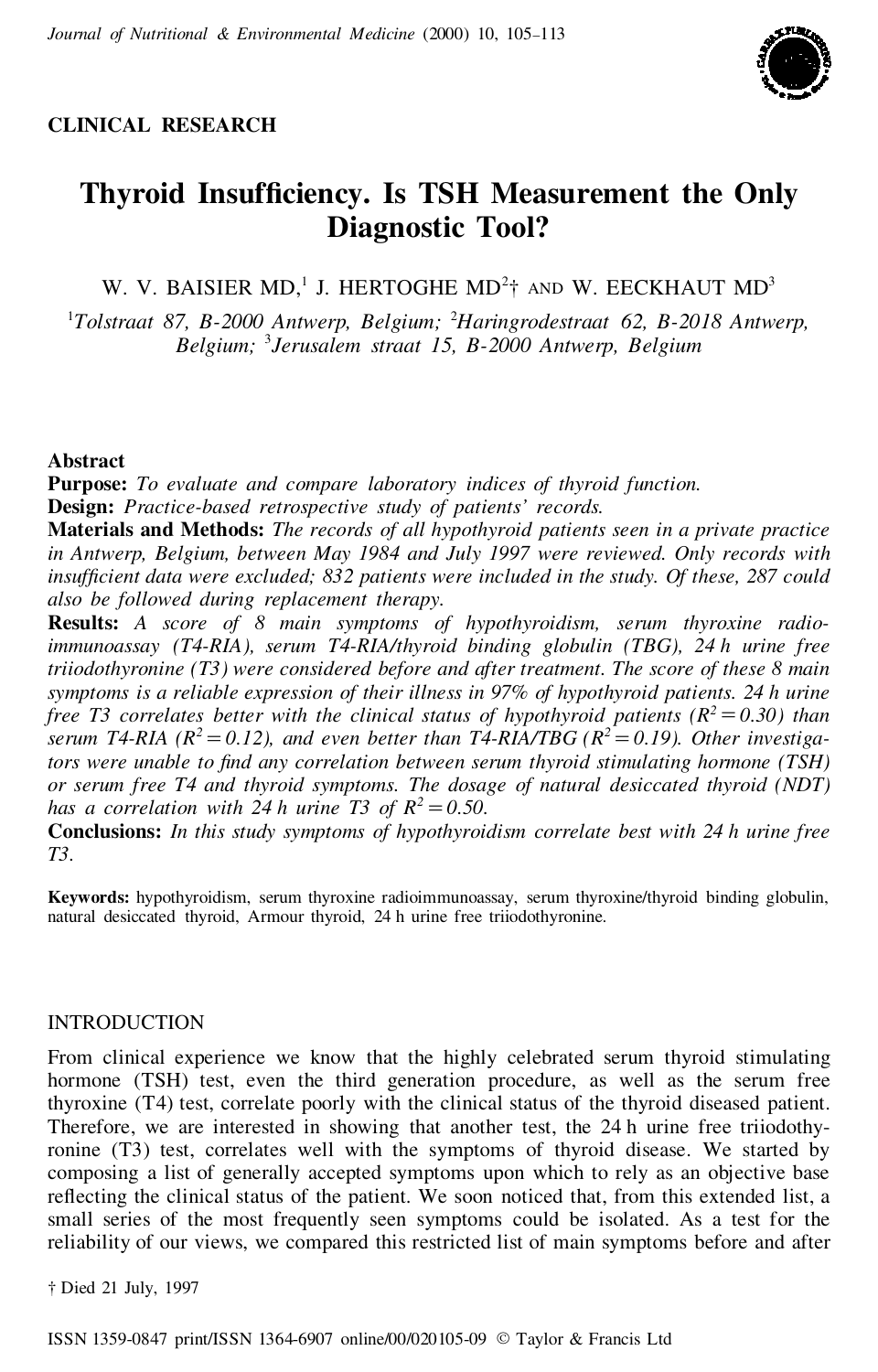| Age (years)                                      | $11 - 20$ | $21 - 30$ | $31 - 40$ | $41 - 50$ | 51-60     | 61-70 | 71–80 | 81-90 |
|--------------------------------------------------|-----------|-----------|-----------|-----------|-----------|-------|-------|-------|
| 676 women (43.06 years)<br>156 men (43.35 years) | 26        | 106<br>35 | 169<br>39 | 34        | 129<br>29 | 63    |       |       |

TABLE 1. Age and sex distribution in 832 hypothyroid patients

treatment, and correlated these data with serum T4, serum T4/thyroid binding globulin (TBG) and 24 h urine free T3.

# MATERIALS AND METHODS

# **Urinary Free Triiodothyronine**

Since the publication of "Urinary Thyroxin Excretion as Index of Thyroid Function" [1], by Vivian Chan*,* and her later publication "Urinary Triiodothyronine Excretion as Index of Thyroid Function" [2], much work has been done to examine the extent, feasibility and reliability of this most interesting procedure. Thorough work, however, was done by Professor I. Orden (Urinary Triiodothyronin Excretion) [3]. She not only disclosed all previous errors in this field, usually owing to inappropriate techniques, but she also demonstrated the usefulness of urinary free T3 excretion measurement for the assessment of thyroid disease, thus allowing her to distinguish clearly between thyroid gland hyper-, euthyroid and hypofunction.

The present study was performed on a large group of individuals, using a procedure comparable with that of Professor Orden, to assess the correlation between symptoms, treatment and urinary excretion of free T3.

## **Subjects**

A large-scale retrospective study was undertaken, using patients data from May 1984 (the moment we started using the 24 h urine free T3 test) to July 1997 (the closure of the study). From the case notes of several hundreds of hypothyroid patients only those compliant patients were selected of whom sufficient objective and reliable data were available. Eight hundred and thirty-two Caucasian adult patients were involved in this study. For practical reasons we considered women over 18 and men over 21 years of age as mature adults.

These 832 hypothyroid patients had not used any thyroid treatment at their first visit. Eighty-one per cent were women and 19% men. Their ages ranged from 18 (21) to 79 (mean 43) years. Table 1 shows their age and sex distribution. From this group 287 patients could be followed up during treatment.

We will now successively study symptoms, 24 h urine free T3, treatment and their mutual correlations.

#### **Symptoms of Hypothyroidism**

Patients had clinically been considered as hypothyroid if they presented with an impressive accumulation of accepted symptoms of hypothyroidism. These signs and symptoms are as shown in Table 2.

Patients had been considered hypothyroid only on clinical grounds. At the beginning of this study we determined the frequency with which symptoms appeared. From the many signs and symptoms of hypothyroidism, the following eight as shown in Table 3 appeared most frequently. They are relevant as well as easy to appreciate in a non-hospital environment.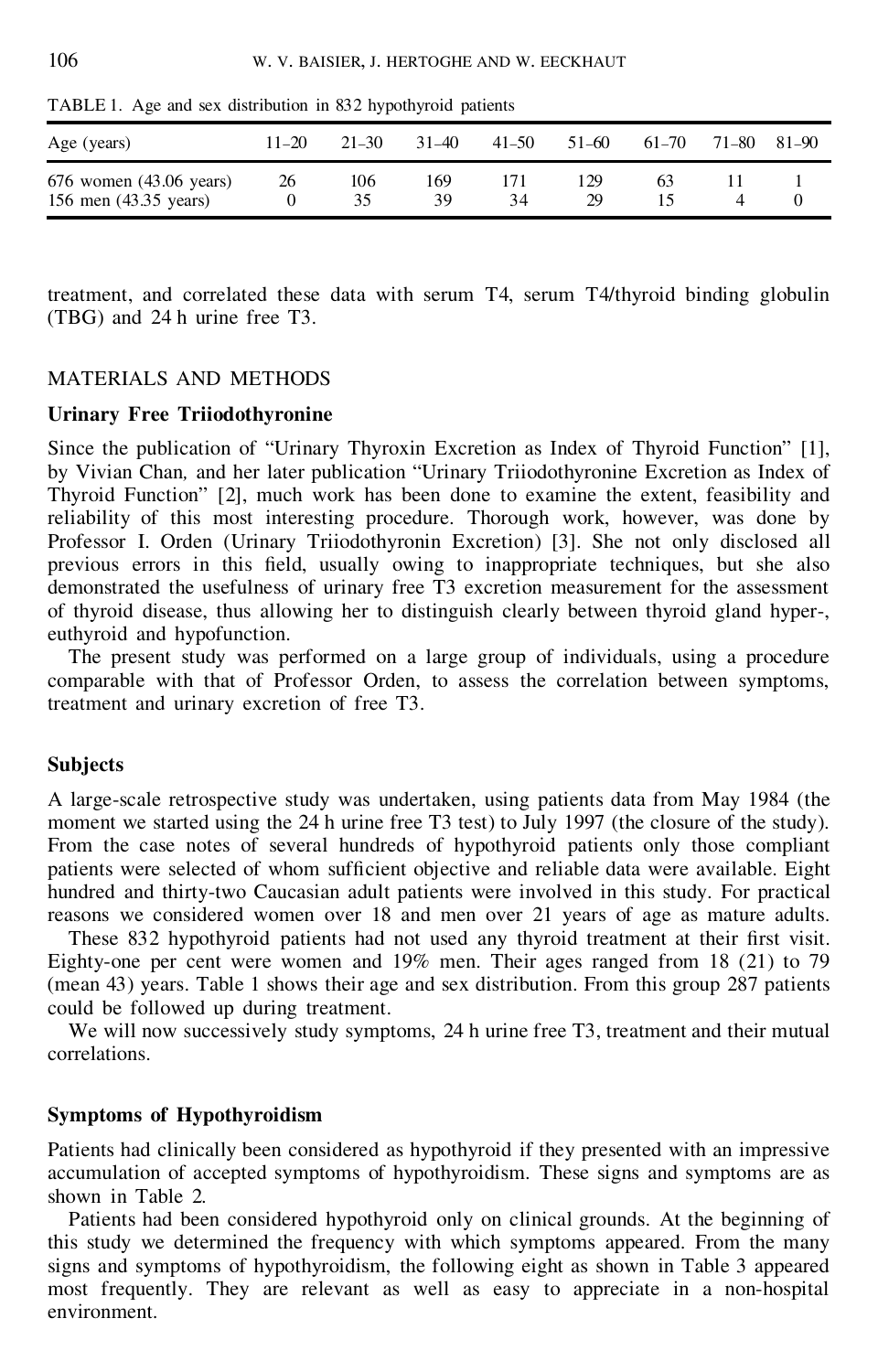| <b>Familial</b>         | Thyroid disease; Cholelithiasis; Hypercholesterolemia; Tuberculosis; Mycosis; Allergy;<br>Hay fever; Diabetes mellitus; Arteriosclerosis; Myocardial infarction; Xanthelasmata;<br>Vitiligo; Psoriasis; Deafness; Pernicious anemia.                                                                                                                                                                                                                |
|-------------------------|-----------------------------------------------------------------------------------------------------------------------------------------------------------------------------------------------------------------------------------------------------------------------------------------------------------------------------------------------------------------------------------------------------------------------------------------------------|
| <b>Paediatrics</b>      | Elderly look; Wide epicanthus; Turned-up nose owing to a short skull base; Cretinism;<br>Growth and intellectual retardation; Delayed ossification and dentition; Slowness,<br>physical as well as mental; Drowsiness in daytime, but sleeplessness at night. On the<br>contrary Hyperkinesis; Longstanding enuresis (over 2 years of age).                                                                                                         |
| General                 | Fatigue; Impaired memory; Dullness and slow cerebration; Depression; Repeated<br>infections of sinus, respiratory and urinary tract; Weight gain but also weight loss; Low<br>basal temperature $(< 36.7^{\circ}C)$ ; Sensation of coldness; Intolerance to cold but also to heat.                                                                                                                                                                  |
| Head                    | Pallor; Hertoghe eyebrow sign; Hair loss; Lock of bleached hair; Sparse hair; Prematurely<br>grey; Hair of poor quality; Dry; Thick or thinly structured; Red hair; Incapable of taking<br>a curl; Headache; Palpebral oedema; Pouched eyes; Swelling and paraesthesia of hands<br>and wrists; carpal tunnel syndrome; Myxoedema; Repetitive sneezing; Allergy;<br>Bronchospasm; Teeth in staggered rows; Aphtosis; Macroglossia with indentations. |
| <b>Neck</b>             | Thyroid hyperplasia; Lingual thyroid; Lack of any thyroid tissue; Hoarseness; Stridor;<br>Tirage; Sensation of constriction of the throat.                                                                                                                                                                                                                                                                                                          |
| Cardiovascular          | Bradycardia but palpitations; Constrictive pain over the heart; Microvoltage on ECG;<br>Enlarged heart on X-ray; Bad circulation in the limbs; Cyanosis; Dead finger;<br>Hypertension with elevated diastolic pressure.                                                                                                                                                                                                                             |
| <b>Gastrointestinal</b> | Dysphagia; Slow digestion; Lack of appetite; Constipation; Atonic digestive tract;<br>Piercing anal pain; Protuberant abdomen; Umbilical hernia; Weight gain unrelated to food<br>intake but also weight loss.                                                                                                                                                                                                                                      |
| <b>Urogenital</b>       | Premenstrual tension; Spaniomenorrhea; Dysmenorrhea; Polymenorrhea; Amenorrhea;<br>Delayed fertility; Weight gain of more than 12 kg during pregnancy; Heavy babies of more<br>than 4.5 kg at birth.                                                                                                                                                                                                                                                |
| <b>Orthopaedics</b>     | Generalized weakness; Arthritis; Muscle cramps; Burning or tingling pain in the<br>extremities; Carpal tunnel syndrome.                                                                                                                                                                                                                                                                                                                             |
| <b>Neurology</b>        | Prolonged Achilles' reflex.                                                                                                                                                                                                                                                                                                                                                                                                                         |
| <b>Dermatology</b>      | Lack of perspiration; Dry skin, coarse, crackled, with cracks in thick heel and finger skin;<br>Scaling; Hyperkeratosis of the extensor side of the limbs; Chipped nails.                                                                                                                                                                                                                                                                           |

TABLE 2. Symptoms of hypothyroidism

To provide a certain gradation within these 8 symptoms we quantified them as follows:

- "0" indicates the absence of the symptom, coinciding with the normal status,
- "2" means the clear presence of it, while
- "1" represents an intermediate state.

| Fatigue             | Unusual, persistent, especially on awakening, less toward the evening, with slow recovery.                |
|---------------------|-----------------------------------------------------------------------------------------------------------|
| <b>Depression</b>   | Psychological melancholia, with tendency towards suicide.                                                 |
| <b>Coldness</b>     | Deep as well as peripheral (forehead, nose, hands, feet and knees), cyanosis, dead finger,<br>chilblains. |
| Headache            | Migraine, tension headache.                                                                               |
| Muscle cramps       | In calves, toes, fingers, diaphragm, also in thighs and upper arms.                                       |
| <b>Constipation</b> | Hard bowel movement at most every 2 days.                                                                 |
| <b>Arthritis</b>    | Rheumatoid pain, joint, tendon and muscle swelling and stiffness.                                         |
| <b>Neurology</b>    | Prolonged Achilles' tendon reflex.                                                                        |

TABLE 3. Eight main symptoms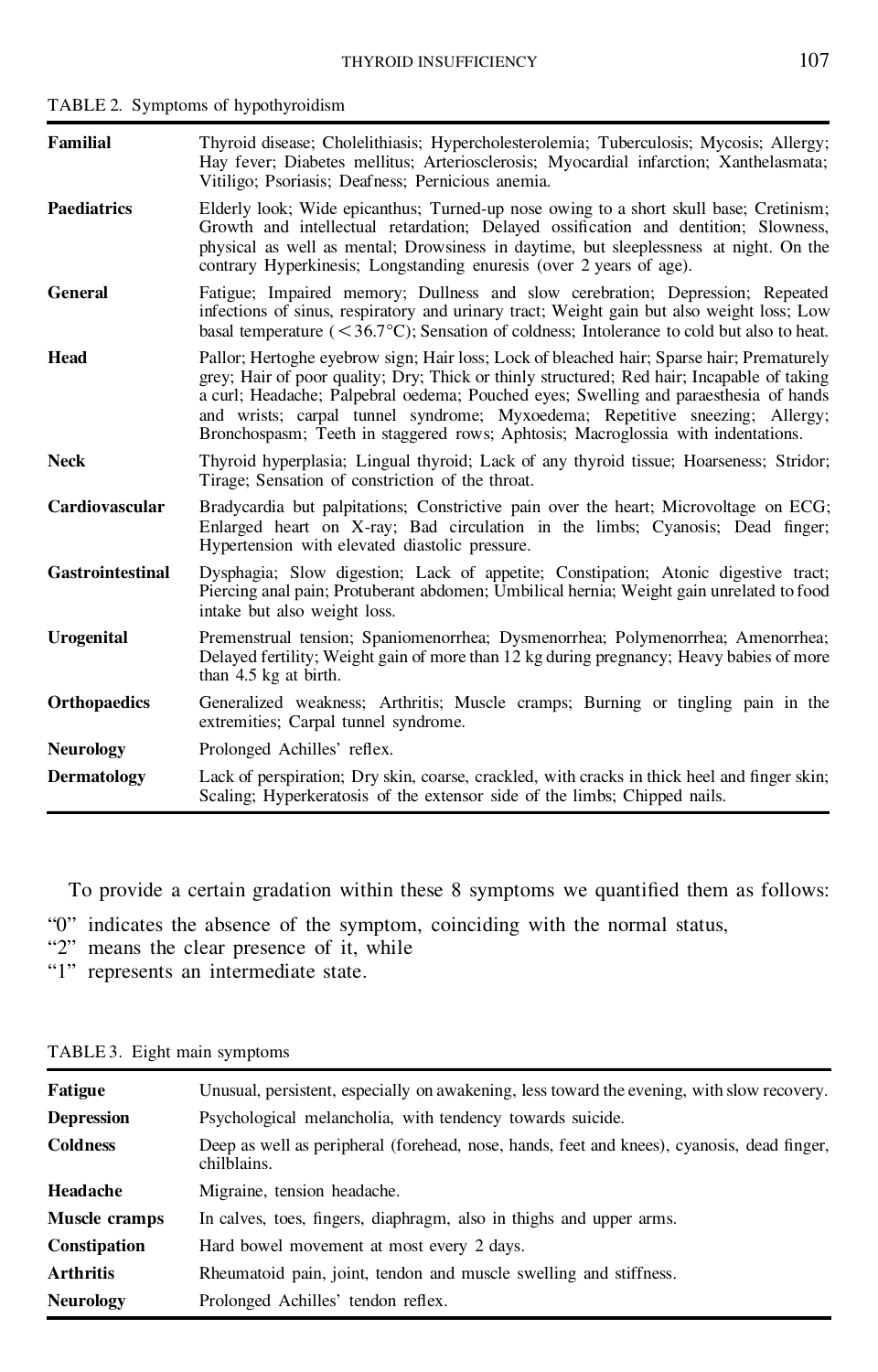We accept that the higher the score of symptoms, the more pronounced the disease is. So the sum of the scores of all 8 parameters represents the degree of hypothyroidism, the highest score being 16. It is upon these 8 data only that we established our statistics in this study. Of course, hypothyroidism can exist in the absence of any of these symptoms, but 97% of our patients presented with these symptoms. Indeed, 3% of the involved hypothyroid patients didn't present with any of our 8 main symptoms, but had enough of the symptoms on the general list to be ranked as hypothyroid patients.

# **Laboratory Techniques**

The following analyses were performed: 24 h urine free T3, serum T4-RIA and TBG. The analyses were performed in Central Laboratory, Antwerp, by the following technique outlined below.

# **Determination of Free T3 in 24 h urine**

*Extraction procedure.* 10 ml aliquots of the urine samples were dispensed into plastic tubes. The pH was adjusted to  $\pm$  3.5 with a few droplets of concentrated HCl. 2.5 ml urine were transferred in 10 ml glass extraction tubes. 4 ml ethylacetate were added to each tube. The tubes were mixed in a shaker (150–200 rpm) for 10 min. The organic and the aqueous phases were centrifuged for 15 min at  $\pm$  1000 g. The organic phase was transferred into a new glass tube with a pipet. Again 4 ml ethylacetate were added to the first glass tube and the tubes were mixed in a shaker (150–200 rpm) for 10 min. This organic layer was transferred to the first organic fraction. The total organic phase was evaporated to dryness with nitrogen at 40°C and the residue was dissolved in 500 ml PBS-buffer. This solution was incubated at 30°C, mixed in a vortex (for complete solution) and used in the RIA-procedure. T3 values were determined with the Amerlex-M T3 RIA kitfrom Ortho-Clinical Diagnostics Amersham, Catalog No.: 829 5545.

# **Drugs Used**

Natural desiccated thyroid (NDT), commercialized as Armour Thyroid (Thyroid tablets, USP) manufactured for Forest Pharmaceuticals, Inc., St. Louis, MO 63043, USA, by Rhône-Poulenc Rorer Pharmaceuticals, Inc., Fort Washington, PA 19034, USA was bought in local chemists by the individual patient.

## **Statistical Methods**

All statistical calculations were executed on Excel for Windows 95. Pearson's correlation coefficients were derived between symptom scores and T4-RIA, T4-RIA/TB6 ratio, and 24 h urinary T3. Correlation coefficients were also derived between final doses of NDT and 24 h urinary T3 on the treated subgroup  $(n=287)$ .

# RESULTS

# **Untreated Hypothyroid Patients**

*The sorted prevalence of symptoms (in 832 hypothyroid patients).* Approximately 97% of our hypothyroid patients showed at least one of our eight selected main symptoms, while about 3% didn't show any. This 3% of hypothyroid patients presented with several other symptoms from the general list that proved them to be hypothyroid. The decreasing frequency of symptoms went from cold to fatigue, rheumatic symptoms, Achilles' tendon reflex, headache, depression, muscle cramps to constipation (see Fig. 1).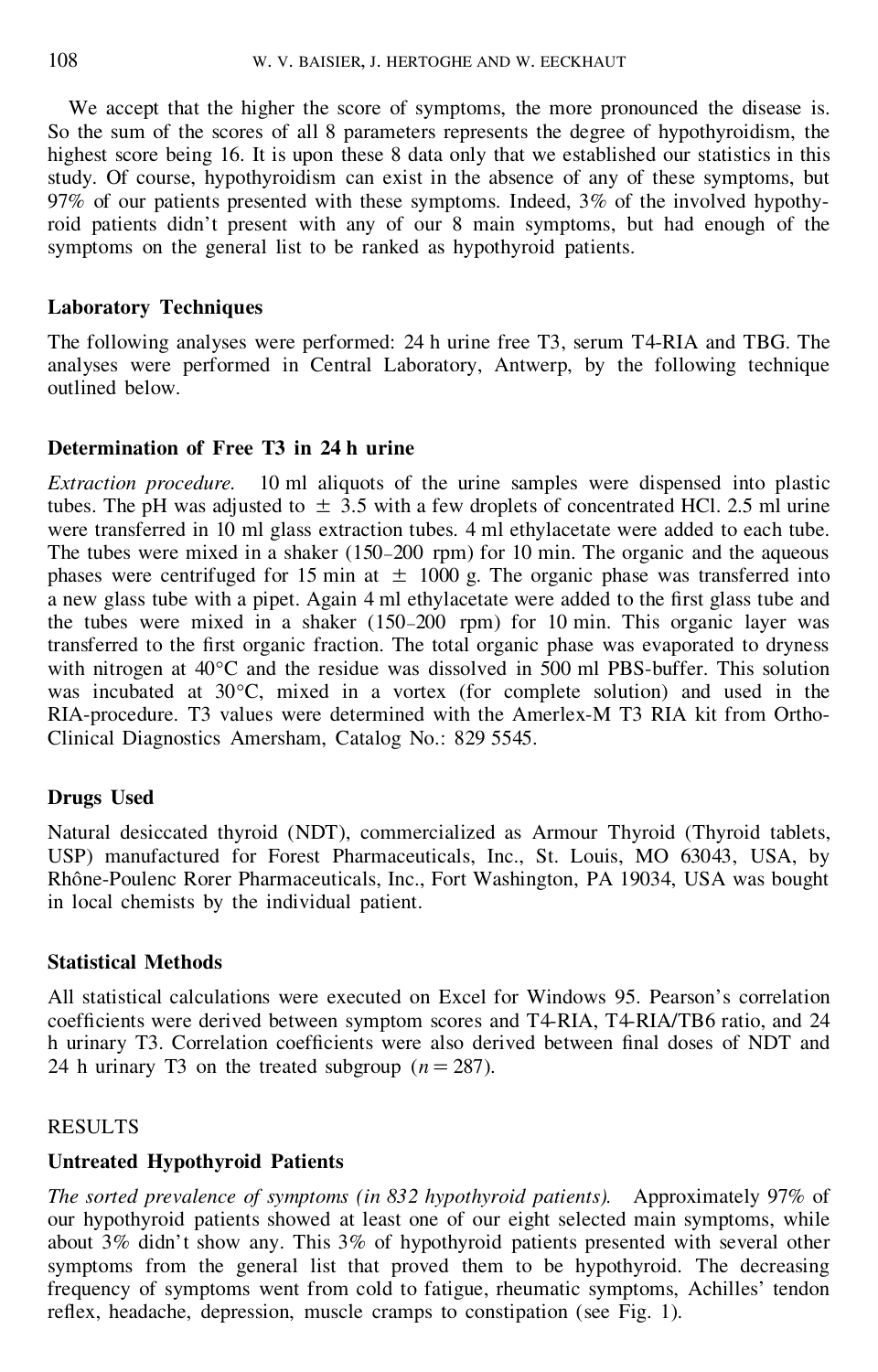

FIG. 1. Score of symptoms (detailed) before and after treatment. mean age: men, 43.35 years; women, 43.06 years; Total: 43.11 years. ( $\square$  men before;  $\blacksquare$  women before;  $\mathbb Z$  men after;  $\mathbb R$  women after).

*Symptoms and 24 h urine free T3 (in 832 untreated patients).* The mean number of symptoms was 10 ( $\pm$ 3), while the mean 24 h urine free T3 was 756 pmol ( $\pm$ 271).

### **Treated Patients**

*The sorted prevalence of symptoms before and after treatment.* Figure 1 also shows the number of main symptoms as a percentage before and after treatment with natural desiccated thyroid (100% being the number of patients multiplied by 16, the maximum score). Under treatment, the number of the 8 selected symptoms dropped dramatically from 82.7% for cold and 41.5% for constipation, to a residual of respectively 17% and 7%. Under treatment the mean score of symptoms fell from 10 ( $\pm$ 3) to 2.9 ( $\pm$ 2.3).

#### **Comparing the Available Tests**

*Correlation between symptoms and serum T4-RIA.* There was only a slight correlation (0.35) between the score of symptoms and serum T4-RIA ( $R^2 = 0.12$ ). (See Fig. 2.)

*Correlation between symptoms and the serum T4-RIA/TBG ratio.* To exclude the influence of proteins we introduced TBG. The score of symptoms correlates better with the serum T4-RIA/TBG ratio 0.44 ( $R^2 = 0.19$ ). (See Fig. 3.)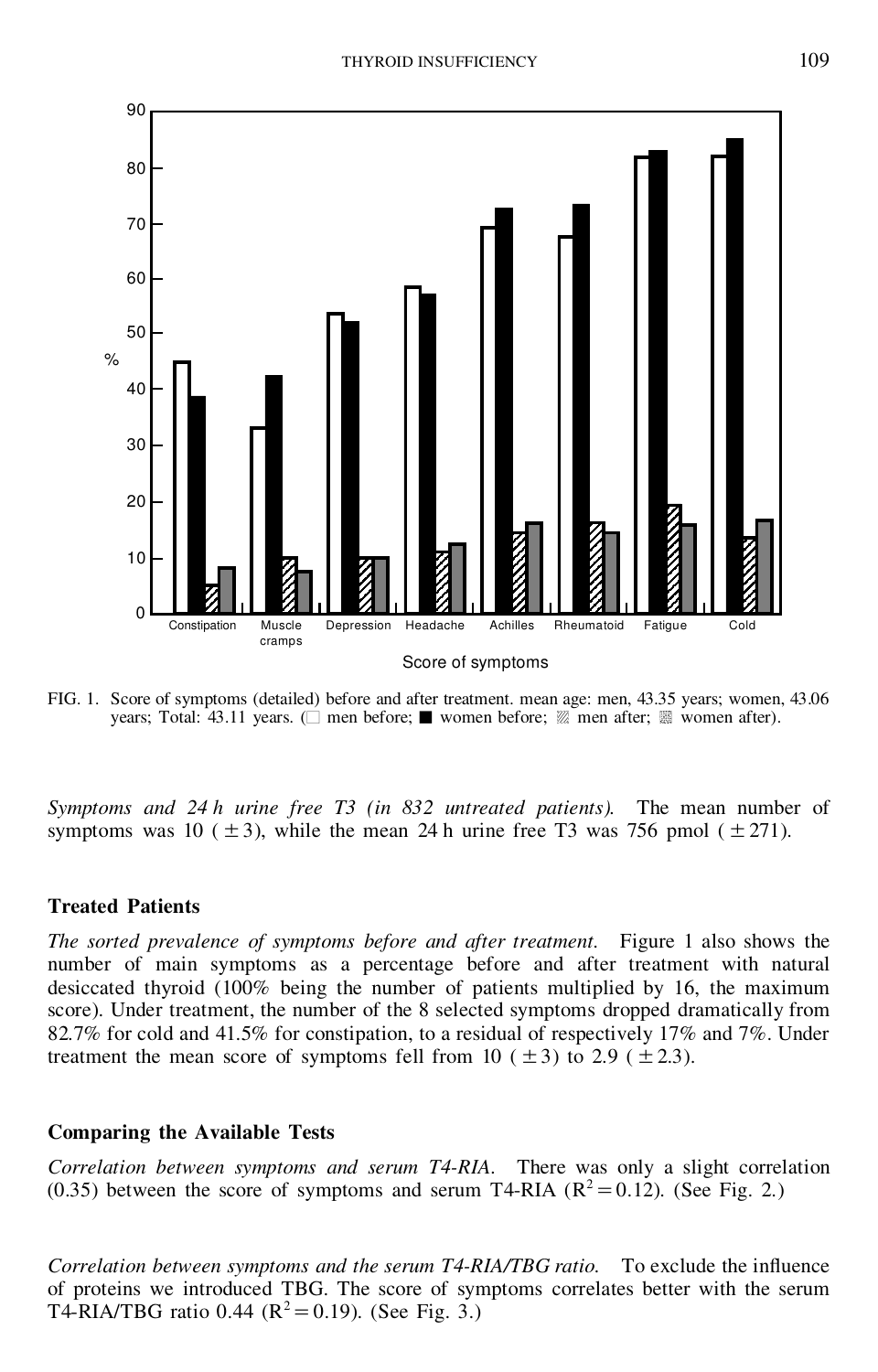

FIG. 2. Correlation serum T4 versus score of symptoms.  $y = -0.2322x + 11.073$ .  $R^2 = 0.1219$ .

*Correlation between symptoms and 24 h urine free T3.* During treatment, the score of symptoms and 24 h urine free T3 correlates clearly ( $-0.56$ ), ( $R^2 = 0.32$ ). From this figure it also appears that the score of zero symptoms corresponds with 2000 pmol/24 h urine T3. (See Fig. 4.)



FIG. 3. Correlation score of symptoms versus T4/TBG.  $y = -0.0178x + 0.589$ .  $R^2 = 0.1929$ .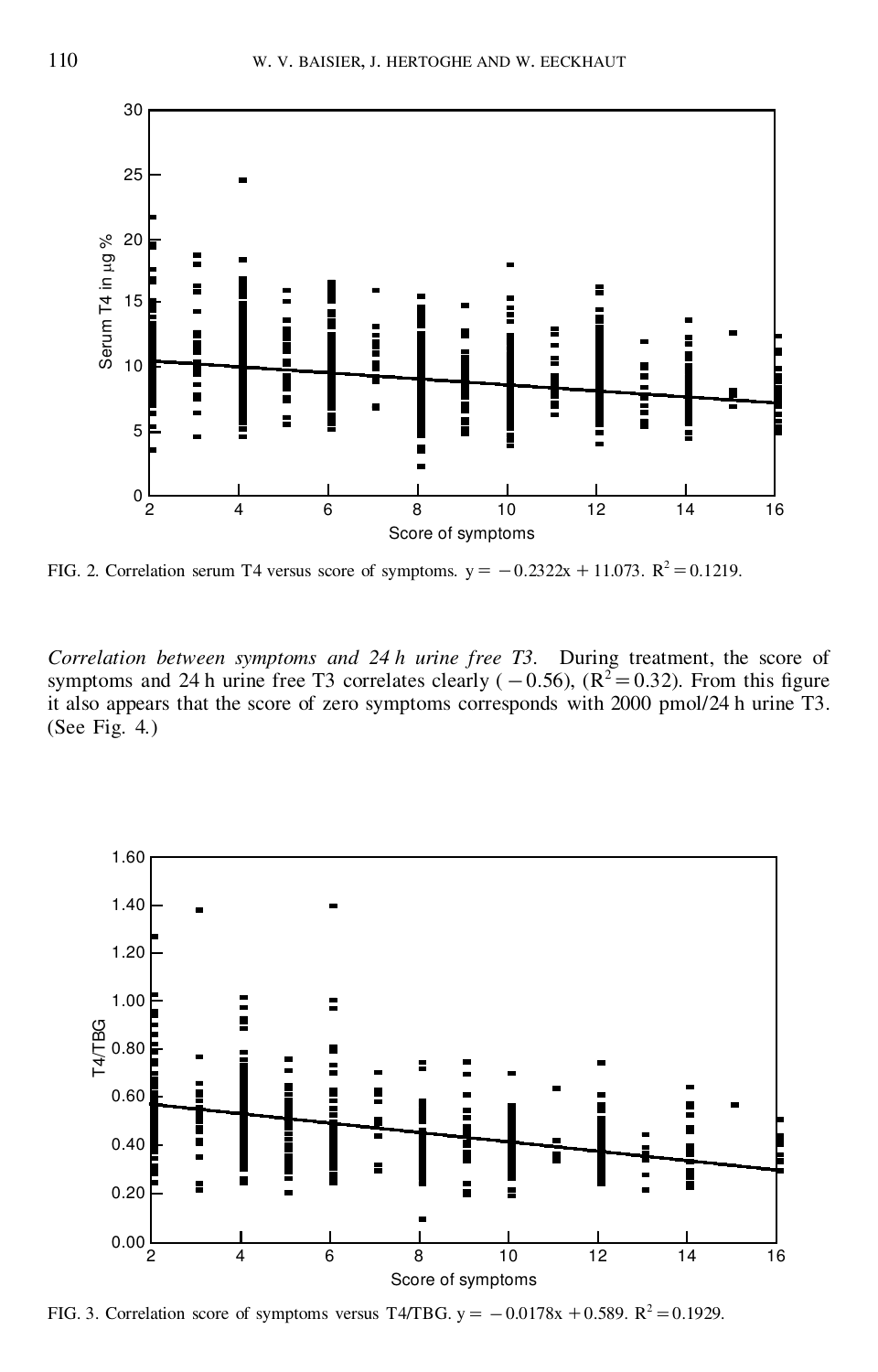

FIG. 4. Correlation 24 h urine T3 versus score of symptoms.  $y = 5.8674x^2 - 175.34x + 200.6$ .  $R^2 = 0.3204$ .  $1 SD = 670$  pmol.

*The level of 24 h urine free T3 during treatment.* Under treatment the level of the 24 h urine free T3 increased from a mean of 756 ( $\pm$ 271) to a mean of 1687 pmol ( $\pm$ 663).

*Correlation between the natural desiccated thyroid dose and 24 h urine free T3.* There was a direct correlation  $(+0.71)$  between the administered dose of NDT and the 24 h urine free T3  $R^2 = 0.50$ . (See Fig. 5.)



FIG. 5. Correlation urine T3 versus NDT.  $y = 0.1082x - 39.683$ .  $R^2 = 0.4973$ .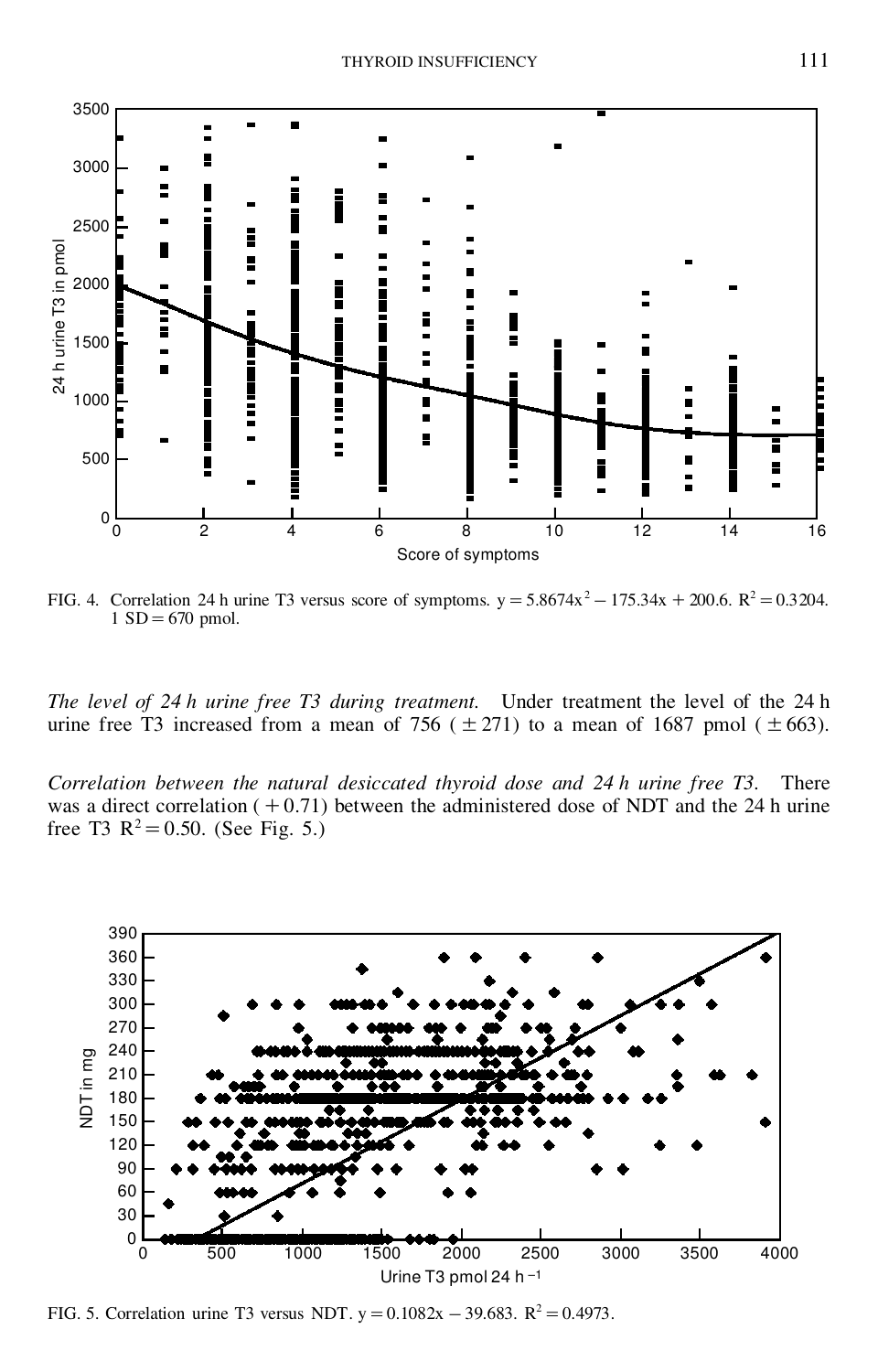*Which level of 24 h urine free T3 has to be reached to eliminate a maximum number of symptoms?* As follows from an extrapolation in Fig. 4, 2000 ( $\pm$  670) pmol free T3/24 h urine appears to be the target level to be reached. This is in complete concordance with the figures advanced by I. Orden, who found  $2074 (\pm 673)$  pmol/24 h. It corresponds also with our clinical experience.

# DISCUSSION

In 1963, Means *et al.* published an extensive list of the symptoms of hypothyroidism itemized in 177 cases [4]. Their order of frequency is roughly comparable with ours, but their percentages are slightly different. Headache, muscle cramps and Achilles' tendon reflex were not taken into account in their study.

The 8 main symptoms that we selected in our study have both a subjective and an objective aspect: the patient complains of being cold and the physician feels the patient's cold hands when shaking hands or when taking the patient's blood pressure; the patient's fatigue can be gauged by the hours he lies in bed during the day, and the number of sleeping tablets he takes at night; painful arthritis can be matched by palpation and auscultation of the articulations and by the number of NSAID tablets needed; headache is correlated with the number of tablets that the patient has to take; depression can be measured by the number of suicide attempts, or by the spells of melancholy during consultation; the degree of constipation is expressed by the number of bowel movements a week or a month, and the amount of laxative products used; muscle cramps can be quantified by the frequency, duration and potency of their attacks. The ninth most frequently noticed symptom was "dryness of the skin".

Obese patients complain less frequently about cold, as they are protected by a layer of fat. On the other hand, one has to be aware of the difficulty of estimating the underlying cold in the presence of hot flushes in insufficiently oestrogen substituted menopausal women.

It is difficult for patients to compare their symptoms from one period of time to another. They usually only recognize an important improvement or deterioration over a very short period.

The Achilles' tendon reflex has the outstanding advantage of being an expression of end-organ status, the target cells, the tissue response to changes in thyroid function, unobtainable by any other means than the ancient basal metabolism test and the basal temperature. The Achilles' tendon reflex is *absent* in diabetes mellitus, chronic alcoholism with peripheral neuropathy, and after interventions in the region of the sciatic nerve. It is *accelerated* under caffeine use. It is *prolonged* by cooling of the calves [5]. When the Achilles' tendon reflex is unreliable, the 24 h urine free T3 remains helpful.

The use of coffee, tea, coke, cacao, tonic or alcohol accelerates the Achilles' reflex, but the tendency to use these beverages is in itself a token of hypothyroidism which the patient tries to remedy. Beta-blockers, oestrogens, cotrimoxazole, psychotropes, lithium, amiodarone, and phenylbutazone decrease the T3 production by conversion inhibition from T4 into T3 in liver and kidneys.

Thyroid antibodies interfere with the production of thyroid hormones. It was also found that men seem to have a higher 24 h urine T3 production than women.

Under treatment it is useless to determine T3 in 24 h urine before the desired dose is taken for at least two months. Conversely, it takes three weeks before a new clinical steady state is obtained after stopping treatment.

The 24 h urine free T3 test appears to be reliable, and is not influenced by binding globulins. A possible problem is the collection of the total voided urine. This can be controlled by the determination of the 24 h excreted creatinine.

A patient, showing a score of 5/16 or more of the main symptoms, with a 24 h urine free T3 of 1400 pmol and less, is likely to have hypothyroidism. If a patient under maximum